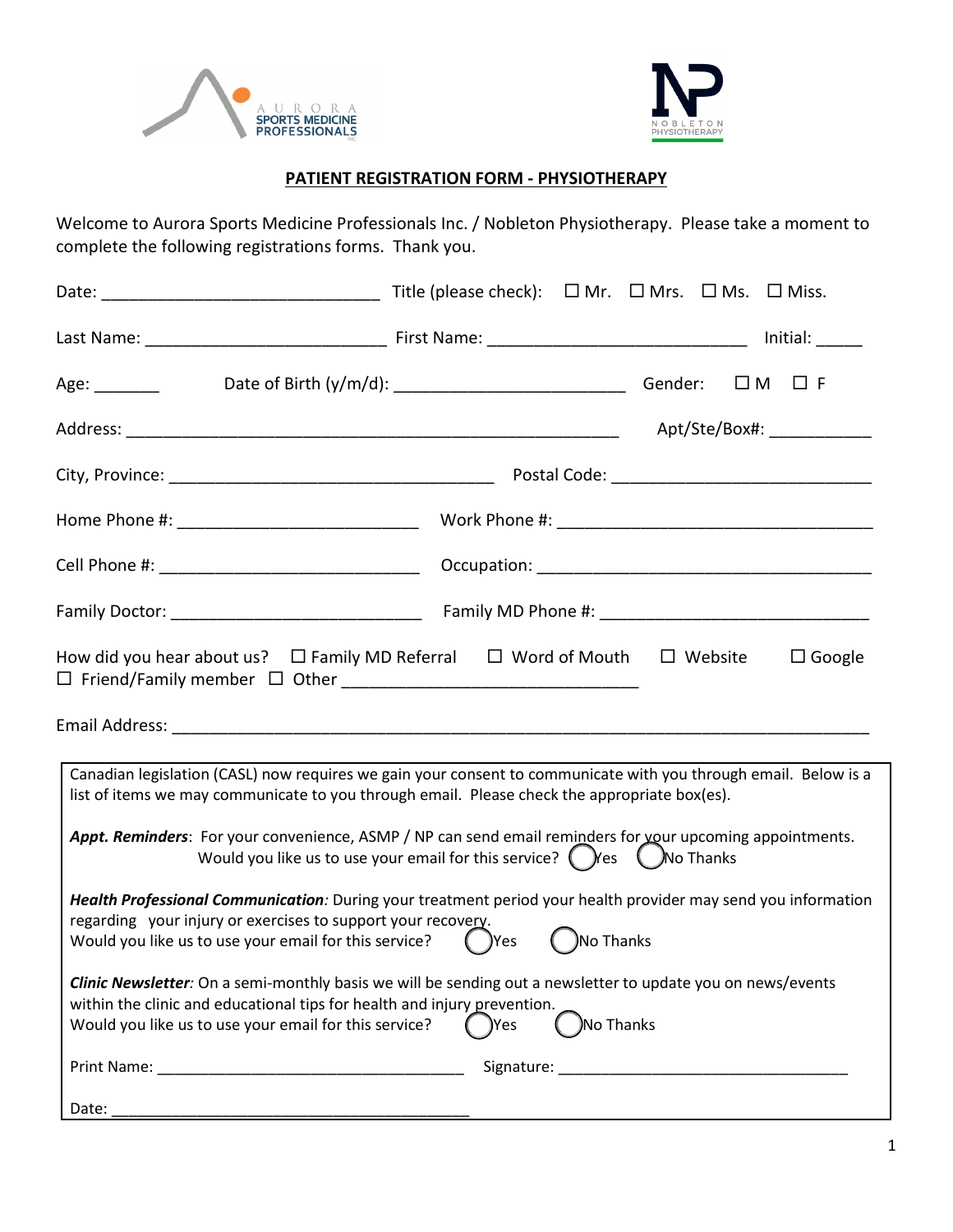



# **Pain Location: (please check those that apply)** Head  $\Box$  Jaw  $\Box$  Neck  $\Box$  Shoulder  $\Box$  Elbow  $\Box$  Wrist  $\Box$  Hand  $\Box$  Upper Back  $\Box$ Mid Back  $\Box$  Lower Back  $\Box$  Hip  $\Box$  Knee  $\Box$  Ankle  $\Box$  Lower Leg  $\Box$  Ribs  $\Box$ Abdomen Other (specify) \_\_\_\_\_\_\_\_\_\_\_\_\_\_\_\_\_\_\_\_\_\_\_\_ Date of Injury/Onset of Symptoms: **Date of Symptoms** and the symptom of  $\overline{\phantom{a}}$ **Cause Of Injury:** Sport (specify) \_\_\_\_\_\_\_\_\_\_\_\_\_\_\_\_\_\_\_\_\_\_\_\_\_\_ Work Motor Vehicle Accident Unknown **Current Pain Rating:**  (Scale 0=no pain, 10=worst pain of life) **Previous Treatment for Problem: (please specify)** \_\_\_\_\_\_\_\_\_\_\_\_\_\_\_\_\_\_\_\_\_\_\_\_\_\_\_\_\_\_\_\_\_\_\_\_\_\_\_\_\_\_\_\_\_\_\_\_\_\_\_\_\_\_\_\_\_\_\_\_\_\_\_\_\_\_\_\_\_\_\_\_\_\_\_\_\_ **Medical History: Please review the following medical conditions. Some of these conditions may affect the type of treatment we perform. (Please check those that apply currently or in the past)** Cancer  $\Box$  Epilepsy/Seizures  $\Box$  Respiratory Condition  $\Box$  Osteoporosis  $\Box$  Diabetes  $\Box$ Heart Condition  $\Box$  Digestion Problems  $\Box$  Pregnancy  $\Box$  Stroke  $\Box$  Active Infections  $\Box$ Blood Pressure Issues  $\square$  Bowel/Bladder Problems  $\square$  Arthritis  $\square$  (type) Inflammatory Disease (specify) \_\_\_\_\_\_\_\_\_\_\_\_\_\_\_\_\_\_\_ Allergies (specify) \_\_\_\_\_\_\_\_\_\_\_\_\_\_\_\_\_\_\_\_\_ Past Surgery (specify) \_\_\_\_\_\_\_\_\_\_\_\_\_\_\_\_\_\_\_\_\_\_\_Other (specify) \_\_\_\_\_\_\_\_\_\_\_\_\_\_\_\_\_\_\_\_\_\_\_\_\_\_\_\_ Medications: (please list) \_\_\_\_\_\_\_\_\_\_\_\_\_\_\_\_\_\_\_\_\_\_\_\_\_\_\_\_\_\_\_\_\_\_\_\_\_\_\_\_\_\_\_\_\_\_\_\_\_\_\_\_\_\_\_\_\_\_\_\_\_\_\_\_\_\_\_\_\_\_\_\_\_\_\_\_\_\_\_\_\_\_\_\_\_\_\_\_\_\_\_\_\_\_\_\_\_\_ \_\_\_\_\_\_\_\_\_\_\_\_\_\_\_\_\_\_\_\_\_\_\_\_\_\_\_\_\_\_\_\_\_\_\_\_\_\_\_\_\_\_\_\_\_\_\_\_\_\_\_\_\_\_\_\_\_\_\_\_\_\_\_\_\_\_\_\_\_\_\_\_\_\_\_\_\_\_\_\_\_\_\_\_\_\_\_\_\_\_\_\_\_\_\_\_\_\_ \_\_\_\_\_\_\_\_\_\_\_\_\_\_\_\_\_\_\_\_\_\_\_\_\_\_\_\_\_\_\_\_\_\_\_\_\_\_\_\_\_\_\_\_\_\_\_\_\_\_\_\_\_\_\_\_\_\_\_\_\_\_\_\_\_\_\_\_

| Print Name: | Signature: |
|-------------|------------|
| Date:       |            |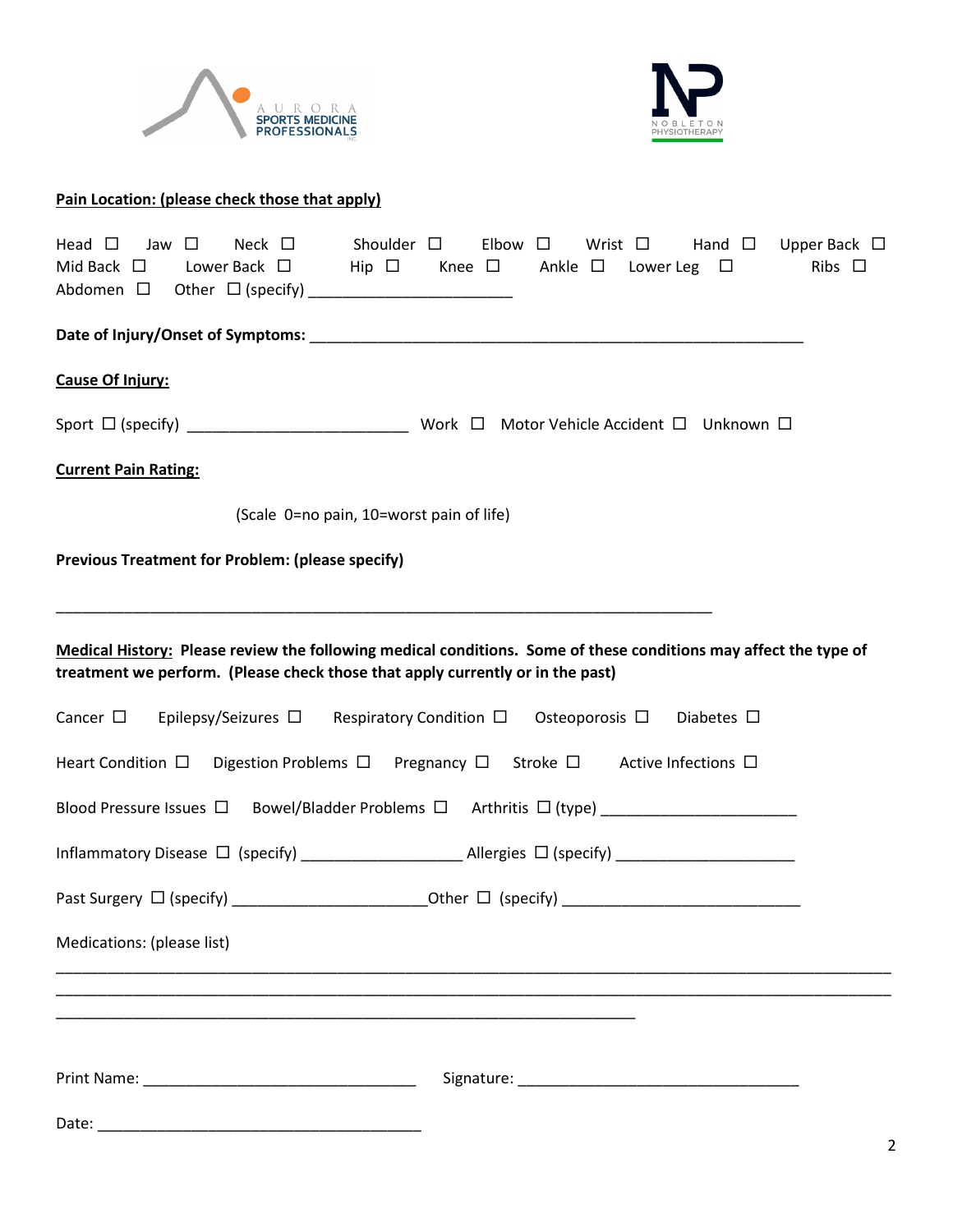



### **Tele Rehabilitation Consent Form**

In light of COVID19, Aurora Sports Medicine Professionals Inc. & Nobleton Physiotherapy have switched some appointments to either phone-based or virtual tele rehab appointments if it is appropriate for your care.

We use all manners of protection and encryption that are required of us and use secure, online platforms. We understand the importance of protecting personal information.

By joining a phone or tele rehab appointment with Aurora Sports Medicine Professionals Inc / Nobleton Physiotherapy:

□I agree that I am attending **Aurora Sports Medicine Professionals Inc. / Nobleton Physiotherapy** to receive physiotherapy assessment/treatment virtually and not in person. I understand that part or all the assessment/treatment may take place on a secure teleconference platform due to social restrictions during the COVID-19 pandemic and/or other personal restrictions from attending the clinic such as distance or ability to travel.

 $\Box$  I agree that at any time during this session I can change my mind and stop the session from continuing.

 $\square$  I agree in order to carry out the virtual session I will need to have a device (iPad/tablet, smartphone, laptop) that has camera and microphone capability and Google Chrome, Safari, or Firefox as a web browser.

 $\square$  I agree that my tele-rehabilitation is an online virtual 1:1 session where the physiotherapist can assess and give me self-treatment recommendations and exercise. Assessment is done by watching me move, observation of the area of injury, and instructing me to perform special tests to my injury that a physio would normally perform. Treatment involves teaching self-management techniques, guided exercise, and lots of education to manage my injury at home. We may also send you a separate email that describes the exercises we are suggesting for you.

□ We are using a secure web-based platform **Doxy.me** that follows both Canadian and American privacy rules and is **HIPAA, PHIPPA, and PIPEDA compliant**. There are some potential risks with technology including but not limited to interruptions, unauthorized access, viruses, and other involuntary intrusions that have the ability to grab and release private information. In order to minimize this risk we are providing this service within our clinic premises on our secured network. Doxy.me does not store any patient health information and all video calls are completely encrypted from peer to peer, meaning all data is between both participants only.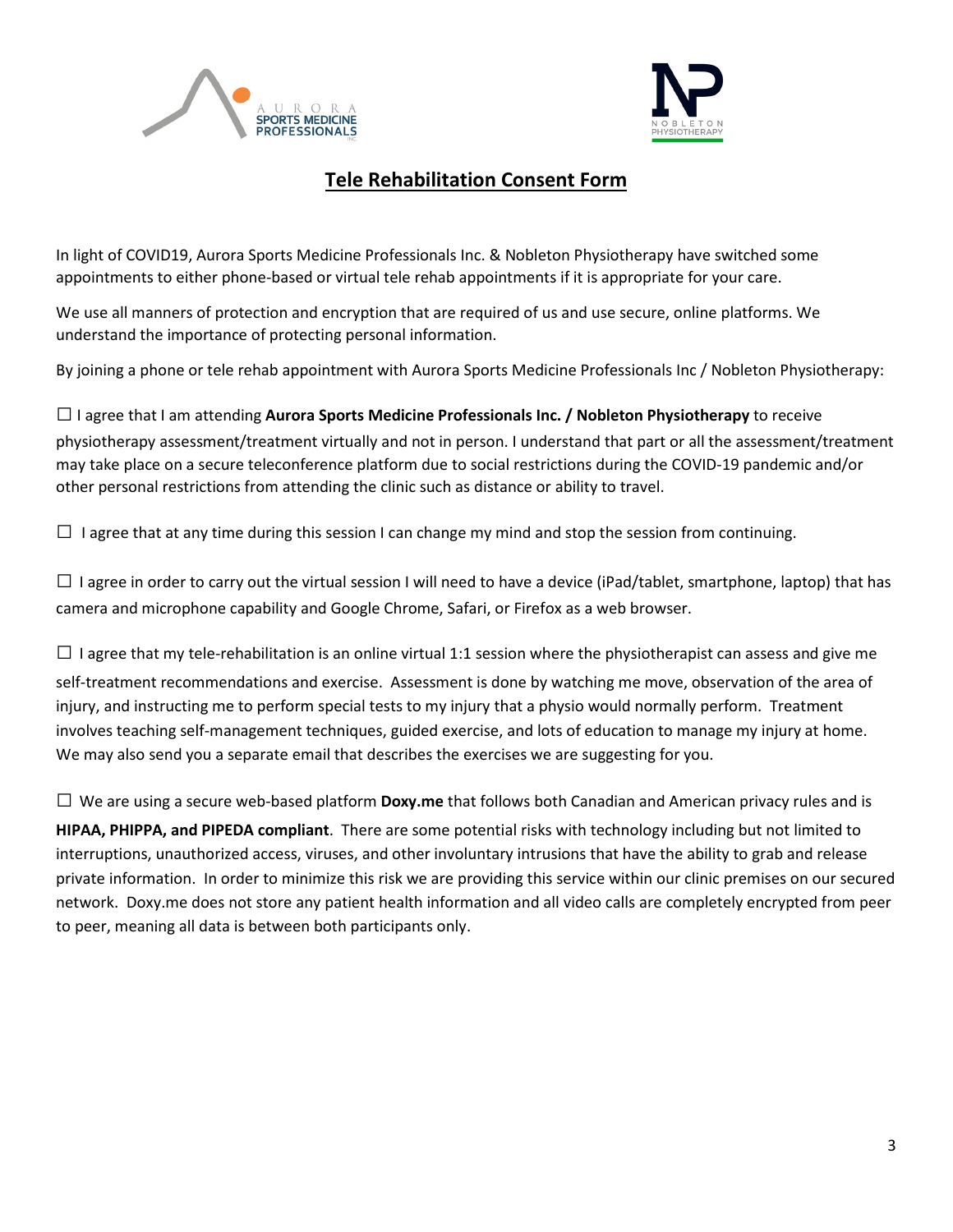



## **Tele Rehabilitation Consent Form (continued)**

 $\Box$  If during the session there is a technology interruption or failure, the physiotherapist will contact me via phone to reconnect and continue the session. **Contact #** \_\_\_\_\_\_\_\_\_\_\_\_\_\_\_\_\_\_\_\_\_\_\_\_\_\_\_\_\_\_\_\_\_\_\_\_

 $\square$  I understand that there is a treatment fee for this appointment payable at the end of my appointment time. Payment and receipts will be given electronically. If you have any concerns regarding tele rehab fees please let your therapist know.

 $\square$  In case of an emergency, the physiotherapist will use the contact information on file to notify emergency services as required.

 $\square$  Finally, upon completion of the session I will have the opportunity to ask any further questions from the physiotherapist.

 $\square$  I agree to the above mentioned and give my consent to participating in tele rehab services provided by Aurora Sports Medicine Professionals Inc. / Nobleton Physiotherapy.

**Patient Name**: \_\_\_\_\_\_\_\_\_\_\_\_\_\_\_\_\_\_\_\_\_\_\_\_\_\_\_\_\_\_\_\_\_ **DOB:**\_\_\_\_\_\_\_\_\_\_\_\_\_\_\_\_\_\_\_\_

**Physiotherapist Name: \_\_\_\_\_\_\_\_\_\_\_\_\_\_\_\_\_\_\_\_\_\_\_\_\_\_\_\_\_\_\_\_\_\_\_\_ Date: \_\_\_\_\_\_\_\_\_\_\_\_\_\_\_\_\_\_\_\_\_**

**Physiotherapist Signature: \_\_\_\_\_\_\_\_\_\_\_\_\_\_\_\_\_\_\_\_\_\_\_\_\_\_\_\_\_\_\_\_\_**